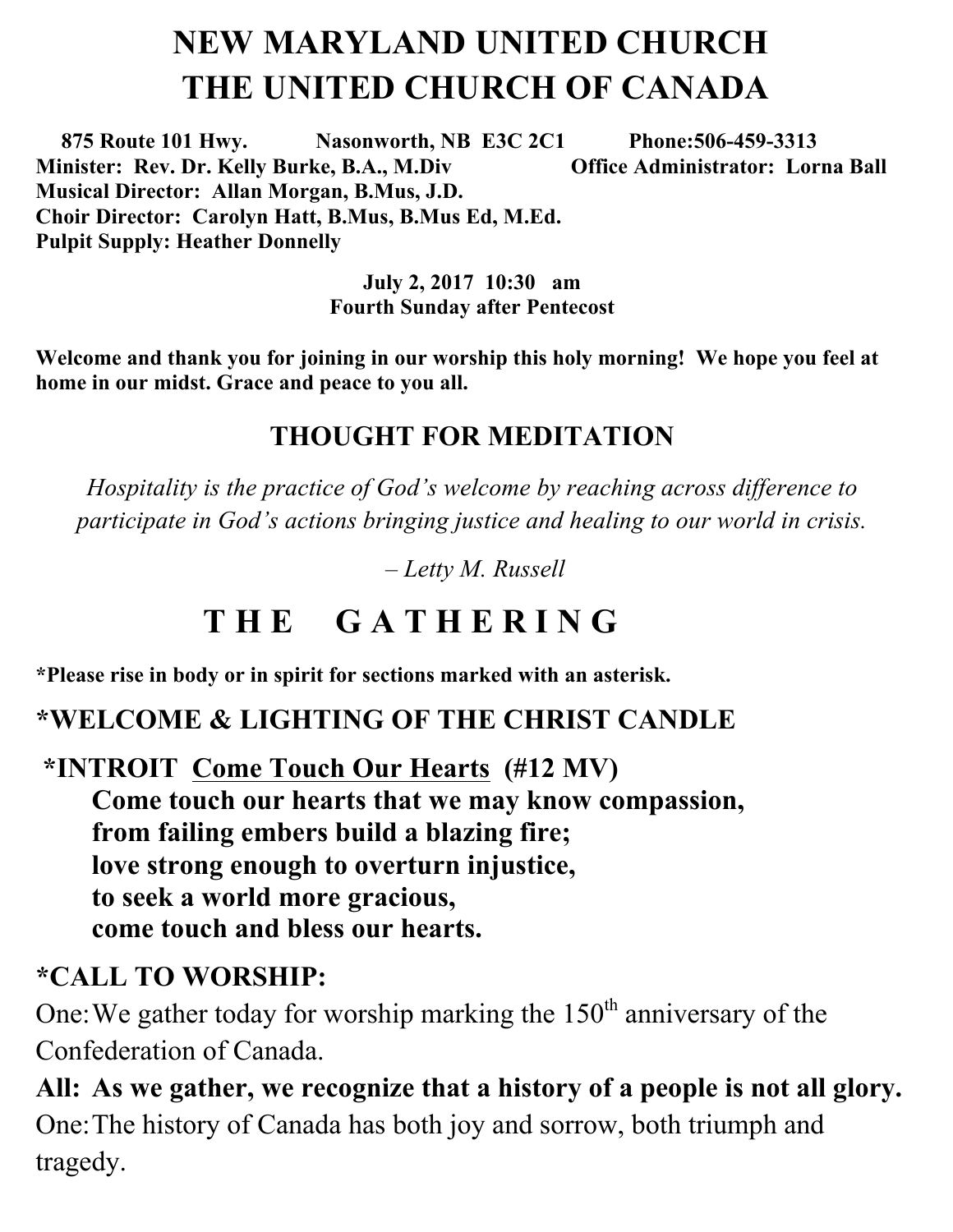#### **All: We have much to celebrate, much to lament, and much to dream.**

One:Come, let us gather in the presence of God, our Creator.

#### **All: Come, let us worship the Creator in whom we, and all creation, are one.**

One:Come, let us open our hearts in thanksgiving.

**All: Come, let us be filled with the Spirit's vision as we worship today.** 

#### **ACKNOWLEDGING THE TERRITORY**

#### **\*HYMN VU#595 We Are Pilgrims**

## **OPENING PRAYER:**

- One:O God of shepherd, warrior, and prophet; Creator of First Peoples, Pioneer, and saddlebag preacher; Light of immigrant, loyalist, and seeker: we live with history and we love your presence in it.
- **All: We trace our roots to your creative powers. We embrace one another as children of your Spirit.**
- One:As we celebrate our history today, help us remember all of it:

#### **All: that which makes us proud and that which makes us ashamed;**

- One:that which reveals our closeness to your Word and that which reveals our distance.
- **All: Remind us of your constant presence: forgiving, restoring, recreating, and making all things new. Hear us, Redeemer God, as we dwell for a moment in your goodness. Amen.**

Robin Wardlaw, Glen Rhodes U.C., Toronto

## **SOME TIME WITH EACH OTHER \*HYMN MV#161 I Have Called You by Your Name**

## **T H E W O R D O F G O D**

**THE SCRIPTURE LESSON(S):** Psalm 13 Voices United page 734 2 Corinthians 5: 17-21 John 8: 31-34 Matthew 10: 40-42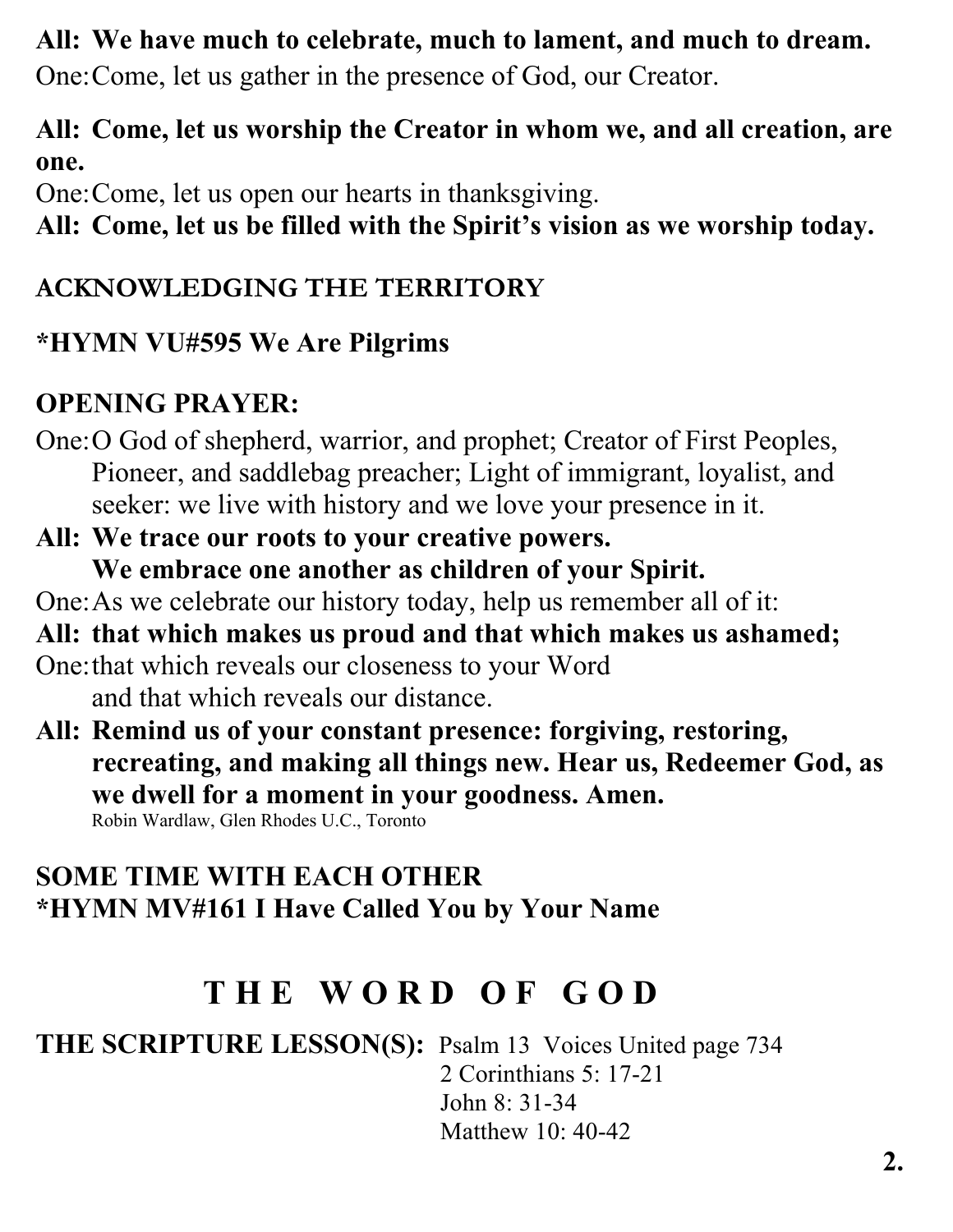## **T H E R E S P O N S E**

#### **ANNOUNCEMENTS**

**OFFERING & OFFERTORY Spirit of Life #381 VU Spirit of life, come unto me. Sing in my heart all the stirrings of compassion. Blow in the wind, rise in the sea; move in the hand, giving life the shape of justice. Roots hold me close; wings set me free; Spirit of Life, come to me, come to me.**

#### **DEDICATION**

One:Welcoming One, bless these gifts with your Spirit.

## **All: Transform these gifts into the balm that your world needs.**

**In these gifts, may we welcome in a new world of love. Amen.** Written by the Rev. Elsa A. Cook, Copyright 2017 Local Church Ministries, Faith Formation Ministry Team, United Church of Christ

## **PRAYERS OF GRATITUDE, LAMENT, AND HOPE**

Gracious and Loving God,

in whom all of creation and all peoples live and move and have our being, we gather to celebrate the  $150<sup>th</sup>$  year since the Confederation of Canada.

#### **we gather in gratitude for the richness of this land that goes from sea to sea to sea**

For the First Peoples, who discovered this land millennia ago and who teach us that we are all one with creation and with each other,

#### **we offer our gratitude to you, Creator of Life.**

For the rich natural resources, the wonder of the variety of landscapes and ecosystems in our country, urban and rural, prairie and maritime, tundra and mountains,

**we offer our gratitude to you, Creator of Life. 3.**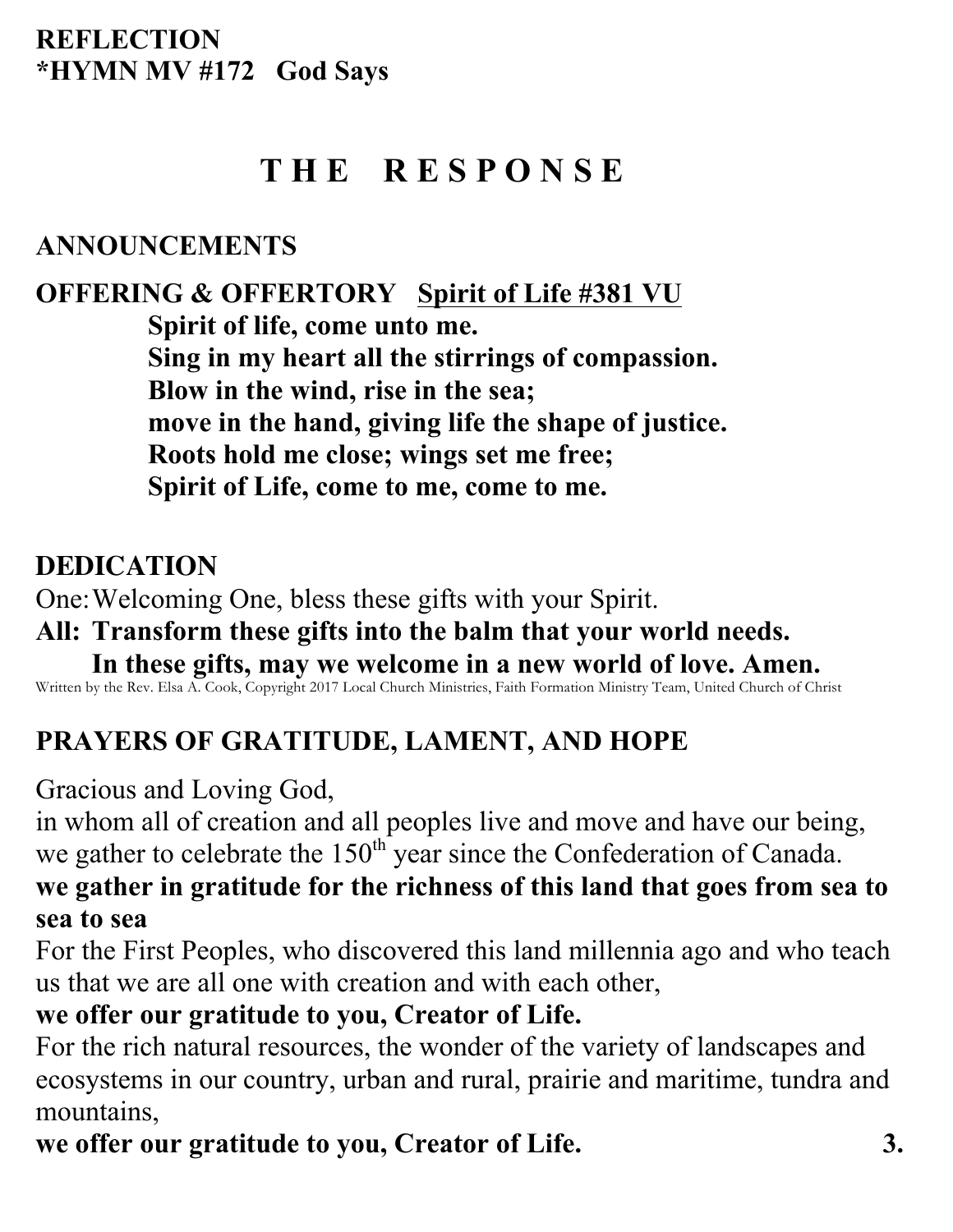For a country in which we are free and safe to cast our vote, where our vote and our voice count, and where we can give voice to what we believe, **we offer our gratitude to you, Creator of Life.**

For what our country has offered the world… …lacrosse and basketball, **we offer our gratitude to you, Creator of Life.**

## **We pray in awe and wonder, seeking to live daily lives that reflect gratitude.**

We gather in lament... ... cultures, spirituality, and traditions,

## **this we lament, God-who-enters-into-suffering.**

For the pain and suffering experienced... ... excused or justified;

#### **this we lament, God-who-enters-into-suffering.**

For seizing people's property… …devoted Canadians,

#### **this we lament, God-who-enters-into-suffering.**

For others in our country who have been discriminated against, abused, and devalued because of their ethnicity, beliefs, or country of origin,

#### **this we lament, God-who-enters-into-suffering.**

For the continuing violent and derogatory attitudes and actions that prevent those of the LGBTQ2 community from living freely who they are,

#### **this we lament, God-who-enters-into-suffering.**

For those who have suffered devastation in both natural and human-made disasters,

## **this we lament, God-who-enters-into-suffering.**

#### **We join our voices to cry out for justice for the continuing wrongs in our country.**

We dream of the future for our beloved land of Canada: For a country where the best of Canadian values of peacemaking, compassion, hospitality, generosity, fairness, and kindness are lived day by day and extended to everyone in this land,

## **to this we commit ourselves as your faithful people, Loving God.**

For a country where everyone shares in the abundance, where everyone has food, shelter, safety, and employment, where everyone is valued as they are for who they truly are,

**to this we commit ourselves as your faithful people, Loving God.** For a country where… …with all of creation,

## **to this we commit ourselves as your faithful people, Loving God.**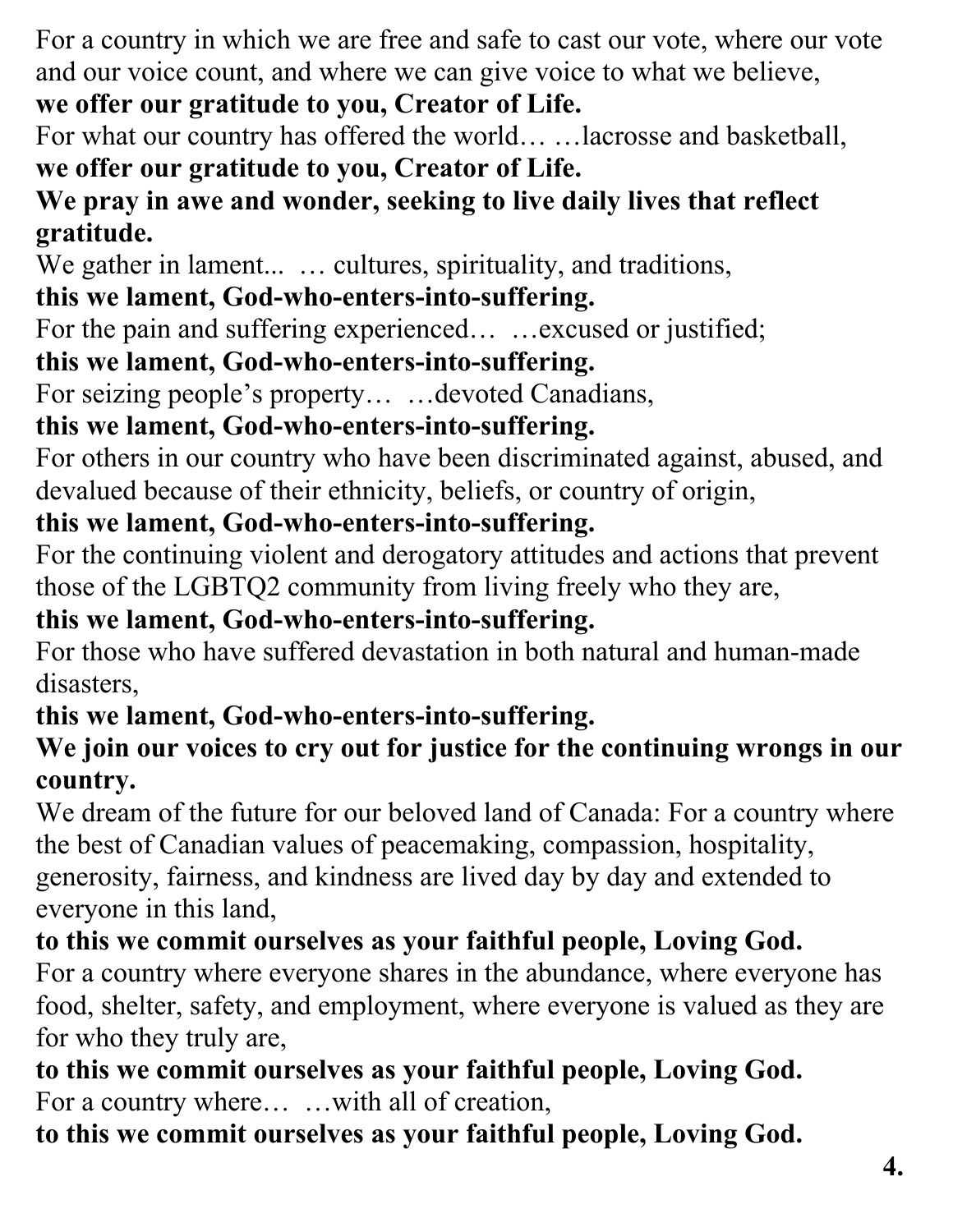For the possibilities and promise we have as a nation in which every one of us can contribute our ideas, our imagination, and our creativity for the good of all,

**to this we commit ourselves as your faithful people, Loving God.** For the leadership… …caring for the environment,

**to this we commit ourselves as your faithful people, Loving God.** For the vision… …the Way of Jesus,

**to this we commit ourselves as your faithful people, Loving God.**

**\*HYMN VU#593 Jesu, Jesu, Fill Us with Your Love** 

#### **\*BENEDICTION**

**\*CHORAL BLESSING: Go, Make a Diff'rence (209 MV) Go make a diff'rence. We can make a diff'rence. Go make a diff'rence in the world. Go make a diff'rence. We can make a diff'rence. Go make a diff'rence in the world.**

*Prayers written by Susan Lukey (unless otherwise credited), Gathering, Lent Easter, pages 82-5. Used with permission.* 

# **ANNOUNCEMENTS**

**E-Mail: nmuc@nb.aibn.com Website: www.newmarylandunited.ca**

*If you know of someone in hospital please notify the Church. Please forward items of prayer and celebration to the Minister. For emergencies, you may call Rev. Jane Johnson at 440-9981.*

**Greeter This Week:** Bob Watson **Tellers This Week:** Lloyd Penney and Bob Watson **Trustees On Duty (July):** Jim Merrill and Doug Price